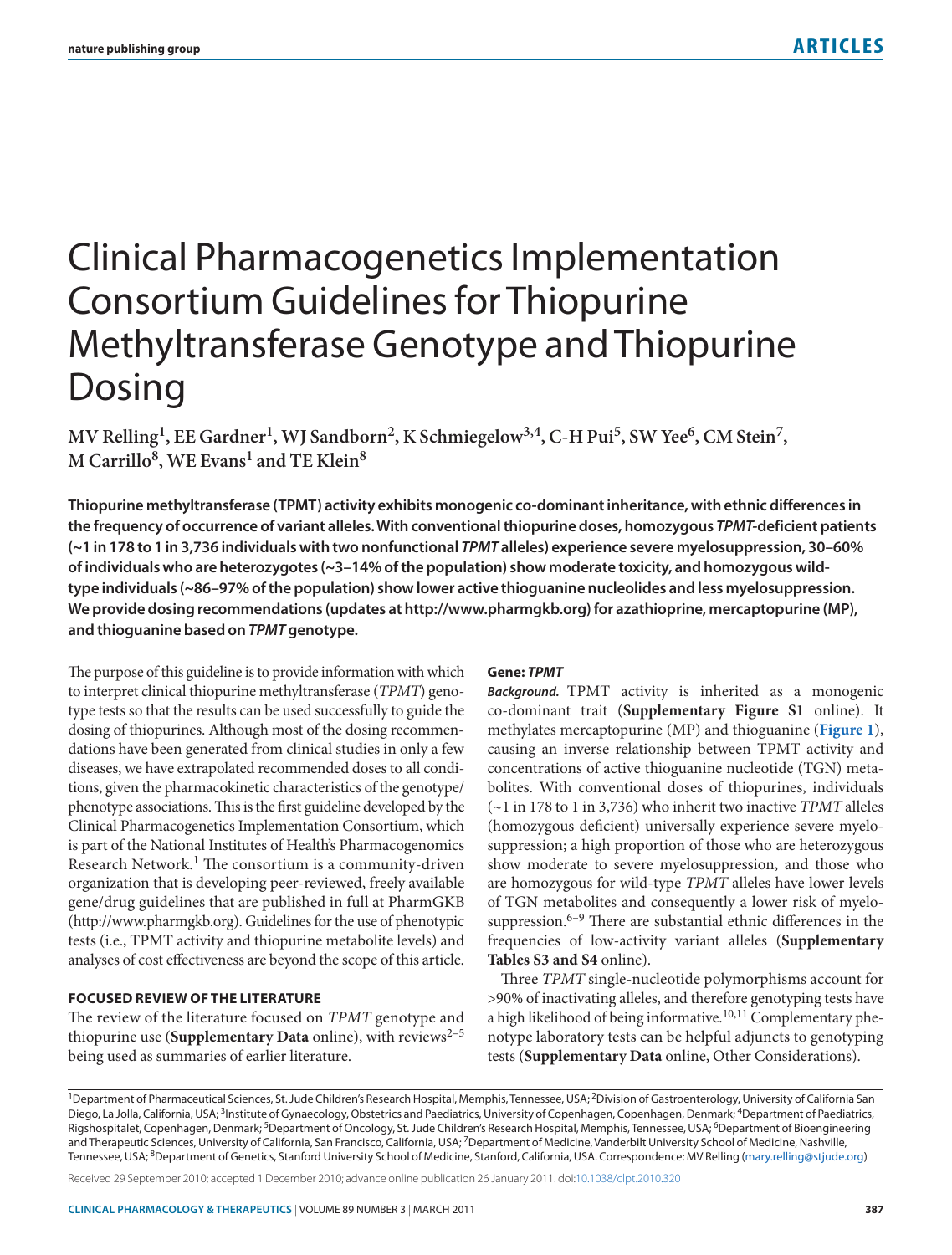<span id="page-1-0"></span>

**Figure 1** Azathioprine (Aza), mercaptopurine (MP), and thioguanine (TG) are all prodrugs that are inactivated by thiopurine methyltransferase (TPMT). All three agents give rise to the same active thioguanine nucleotide (TGN) metabolites. Methylthioinosine monophosphate (MeTIMP) is a form of methylmercaptopurine nucleotide (MeMPN) which also has some activity (see text) and is formed from the secondary metabolite thioinosine monophosphate (TIMP). GMPS, guanosine monophosphate synthetase; HPRT1, hypoxanthine phosphoribosyltransferase; IMPDH1, inosine monophospate dehydrogenase; TGMP, thioguanosine monophosphate; TXMP, thioxanthosine monophosphate.

*Interpretation of genetic tests.* Genetic testing analyzes the DNA sequence at each of the important single-nucleotide polymorphism locations in the *TPMT* gene (**Supplementary Data** online). Each named \* allele is defined by the genotype at one or more specific single-nucleotide polymorphisms (**Supplementary Table S1** online) and is associated with a distinctive level of enzyme activity (**Supplementary Table S2** online). **[Table](#page-2-0) 1** summarizes the assignment of the likely TPMT phenotype on the basis of the most common \* allele diplotypes, and these assignments are used to link genotypes with thiopurine dosing. Although inactivating *TPMT* alleles have been extensively studied in several populations (**Supplementary Tables S3 and S4** online), one of the limitations inherent in a commercial genotype-only test is that rare or previously undiscovered variants will generally not be detected.

## *Available genetic test options.* See **Supplementary Data** online.

*Incidental findings.* No diseases have been linked to variations in *TPMT* in the absence of drug treatment.<sup>3</sup>

*Other considerations.* Other genes, such as *ITPA*, have been linked to variations in thiopurine pharmacokinetics and dynamics, but their effect is weaker than that of *TPMT*, and these other genes are not currently used clinically.

# **Drugs**

*Background.* Three thiopurines are used clinically: azathioprine (a prodrug for MP), MP, and thioguanine. Although all three medications share many of the same pharmacologic effects, MP and azathioprine are used for nonmalignant immunologic disorders, MP for lymphoid malignancies, and thioguanine for myeloid leukemias.

Because azathioprine is a prodrug for MP, the two drugs can be considered to have identical interactions with TPMT; that is, TPMT catabolizes MP to inactive methylMP, leaving less parent drug available for eventual anabolism to active TGNs (**Figure 1**). The secondary metabolite of MP, TIMP, is also a substrate for TPMT, and methylTIMP (and further phosphorylated metabolites, methylMP

nucleotides or MeMPN) have some activity (mostly immunosuppressive and hepatotoxic); they inhibit *de novo* purine synthesis and may contribute to some of the adverse effects of thiopurines.3,7,12 Individuals who inherit two nonfunctional *TPMT* alleles are at 100% risk for life-threatening myelosuppression, due to high TGNs, if they receive chronic therapy with conventional doses of MP (or azathioprine). Despite having higher TGNs than wild-type homozygotes, only ~30–60% of patients who are heterozygous for *TPMT* are unable to tolerate full doses of MP or azathioprine.<sup>7,13,14</sup> Some heterozygotes may have good thiopurine tolerance because they have lower concentrations (and thus fewer toxic effects) of the methylMP nucleotides (MeMPN) than do homozygous wildtype carriers, thereby allowing tolerance of higher TGNs. There is therefore more debate over the dosing of azathioprine and MP in patients who are heterozygous for *TPMT* as compared with those who are homozygous deficient, although heterozygotes are at significantly higher risk for toxicity than wild-type patients.<sup>15</sup>

Although there is lower affinity between thioguanine and TPMT than between MP and TPMT, TPMT has a significant impact on the pharmacokinetics of thioguanine and thereby on its therapeutic effects. Thioguanine is directly inactivated by TPMT to its inactive methylthioguanine base, leaving less of the drug available for anabolism to active TGN metabolites. There is no analogous secondary metabolite of thioguanine that can undergo activation through TPMT (i.e., there are no methyl-TIMP or methylMP nucleotides); as a result, patients receiving thioguanine are able to tolerate substantially higher TGN concentrations than are those receiving MP or azathioprine.<sup>16</sup>

Although there are fewer clinical data for thioguanine than for MP, the inverse relationship between TPMT activity and risk of toxicity should be more straightforward for thioguanine than for MP.17 Therefore, within each TPMT phenotypic group, the decreases in initial recommended dosages are similar for thioguanine, MP, and azathioprine (**[Table](#page-3-0) 2**).

*Linking genetic variability to variability in drug-related phenotypes.*  There is substantial evidence linking *TPMT* genotype to phenotypic variability (see **Supplementary Table S5** online). Dose adjustments based on *TPMT* genotype have reduced thiopurineinduced adverse effects without compromising desired antitumor and immunosuppressive therapeutic effects in several clinical settings (**Supplementary Table S5** online). This body of evidence, rather than randomized clinical trials, provides the basis for most of the dosing recommendations in **[Table](#page-3-0) 2**.

*Dosage recommendations.* Thiopurines are most commonly used to treat nonmalignant conditions but are also critical anticancer agents. The approach to dosing adjustments based on TPMT status may differ depending on the clinical indication and the propensity to initiate therapy at higher vs. lower starting doses. We and others $18-23$  advocate testing for TPMT status prior to initiating thiopurine therapy, so that starting dosages can be adjusted accordingly.

Thiopurines are used as immunosuppressants in inflammatory bowel disease, rheumatoid arthritis, and other immune conditions. In most of these diseases, the selection of medications is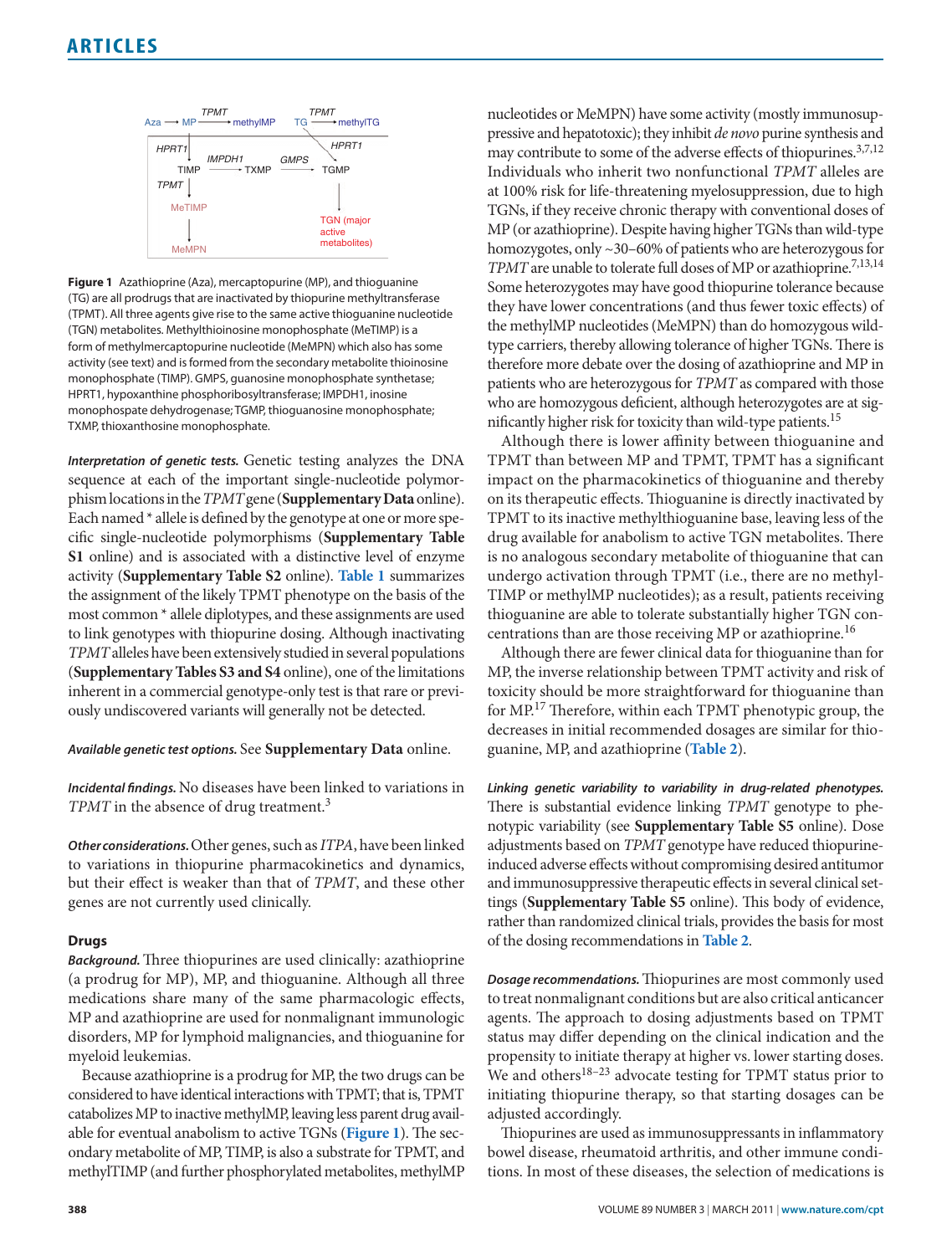| Likely phenotype                                                                                                  | Genotypes                                                                                                     | <b>Examples of diplotypes</b>                    |
|-------------------------------------------------------------------------------------------------------------------|---------------------------------------------------------------------------------------------------------------|--------------------------------------------------|
| Homozygous wild-type or normal, high activity<br>(constitutes ~86–97% <sup>a</sup> of patients)                   | An individual carrying two or more<br>functional (*1) alleles                                                 | $*1/*1$                                          |
| Heterozygote or intermediate activity<br>$(\sim$ 3–14% <sup>a</sup> of patients)                                  | An individual carrying one functional allele (*1)<br>plus one nonfunctional allele (*2, *3A, *3B, *3C, or *4) | *1/*2, *1/*3A, *1/*3B, *1/*3C, *1/*4             |
| Homozygous variant, mutant, low, or deficient<br>activity ( $\sim$ 1 in 178 to 1 in 3,736 patients <sup>a</sup> ) | An individual carrying two nonfunctional alleles<br>$(*2, *3A, *3B, *3C, or *4)$                              | *3A/*3A, *2/*3A, *3C/*3A, *3C/*4, *3C/*2, *3A/*4 |

<span id="page-2-0"></span>**Table 1 Assignment of likely thiopurine methyltransferase phenotypes based on genotypes**

aSee **Supplementary Data** online for estimates of phenotype frequencies among different ethnic/geographic groups.

carried out stepwise, with multiple nonthiopurine (and nonmyelosuppressive) agents being available as alternatives. Several consensus guidelines for treatment of nonmalignant diseases $5,24$ explicitly recommend preemptive TPMT testing coupled with customized starting doses of thiopurines. A survey calling for responses from pediatric gastroenterologists revealed that 61% of child patients were tested for TPMT before starting thiopurine therapy,25 and the average rates of preemptive testing reported by non–cancer specialists in the United Kingdom were 47–94%.<sup>5</sup>

In nonmalignant conditions, if one starts with low doses in all patients in order to avoid severe toxicity in the minority with a *TPMT* defect, one risks disease progression during the period of upward dosage titration.26 In nonmalignant conditions, full starting doses are recommended for homozygous wild-type carriers, reduced doses (30–70% of target dose) in those who are heterozygous for *TPMT*, 27 and substantially reduced doses (or use of an alternative agent) in the rare homozygous deficient patients (**[Table](#page-3-0) 2**).5,26

Thiopurines have a unique role in the treatment of several malignancies. Conventional starting doses of thiopurines are generally "high" because these doses have been derived from trials heavily weighted by the ~86–97% of the population who are wild-type for *TPMT* and receive maximal tolerable doses by the standards of anticancer treatment (hence, full doses should be given to those who are homozygous wild-type for *TPMT*; **[Table](#page-3-0) 2**). Given that starting doses have tended to be high (e.g.,  $75 \,\text{mg/m}^2$  of MP) in cancer (e.g., in acute lymphoblastic leukemia), lower-than-normal starting doses should be used in heterozygous deficient patients<sup>14,16,22,28</sup> and markedly reduced doses (at least 10-fold reduction) in homozygous deficient patients<sup>29</sup> (**[Table](#page-3-0) 2**). This approach has decreased the risk of acute toxicity without compromising relapse rates in acute lymphoblastic leukemia.30 Even at these markedly reduced dosages, erythrocyte TGN concentrations in homozygous deficient patients remain well above those tolerated and achieved by the majority of patients (who are wild-type for *TPMT*).5,29

There are varying practices about when—and even whether—to test for TPMT status in oncology patients who receive thiopurines. Because of the rarity of malignancies and defective *TPMT* genotypes, no randomized clinical trials have proven the benefit of customizing starting doses of thiopurine based on TPMT status in cancer settings. Nevertheless, many cancer clinicians preemptively test TPMT status to customize starting doses of thiopurines, basing their decision on the strong mechanistic data and retrospective analyses of clinical trials supporting a lower dose in those with a TPMT defect (**Supplementary Table S5** online). Thiopurines are almost always used as part of combination chemotherapy that contains multiple myelosuppressive medications. Therefore, a trial-and-error approach (i.e., starting thiopurine therapy without ascertaining the TPMT status) has some disadvantages. The duration of myelosuppression varies substantially—an extremely long period of myelosuppression can result if conventional thiopurine doses are given to a patient with low TPMT activity, thereby delaying ongoing chemotherapy. Also, it is impossible to determine, through clinical monitoring alone, which of several myelosuppressive agents is the most likely cause of myelosuppression. Another reason to test every patient preemptively is that even a short full-dose course of thiopurines can result in death or severe myelosuppression in the rare homozygous deficient individual.3,31 Such an eventuality could be avoided by preemptive testing and starting with dramatically decreased doses (more than 10-fold lower than normal doses) of thiopurine or choosing an alternative therapy for the potentially at-risk patients.

Some of the clinical data on which dosing recommendations are based (**[Table](#page-3-0) 2**) rely on measures of TPMT phenotype rather than genotype; however, because *TPMT* genotype is so strongly linked to TPMT phenotype, these recommendations should apply regardless of the method used to assess TPMT status.

## *Recommendations for incidental findings.* Not applicable.

*Other considerations.* Complementary clinical laboratory tests are available to measure thiopurine metabolites in erythrocytes: TGNs (for MP, azathioprine, and thioguanine) and MeMPN nucleotides (or methylTIMP) for those on MP or azathioprine (see **Supplementary Data** online for details).

*Potential benefits and risks for the patient.* One of the benefits of preemptive TPMT testing is that doses that are customized on the basis of TPMT status reduce the likelihood of acute myelosuppression without compromising disease control.5,7,22,28 The risks would be that a proportion of heterozygotes may spend a period of time at lower thiopurine doses than they can eventually tolerate, because only  $~100-60\%$  of heterozygous patients receiving conventional thiopurine doses experience severe myelosuppression.<sup>5,7,14</sup> However, because steady state is reached in 2–4 weeks, any period of "underdosing" should be short, and in studies using this approach—at least in acute lymphoblastic leukemia and inflammatory bowel disease outcomes were not compromised.5,7,22,27,28

A possible risk to the patient is an error in genotyping.<sup>5</sup> Because genotypes are lifelong test results, any such error could stay in the medical record for the life of the patient.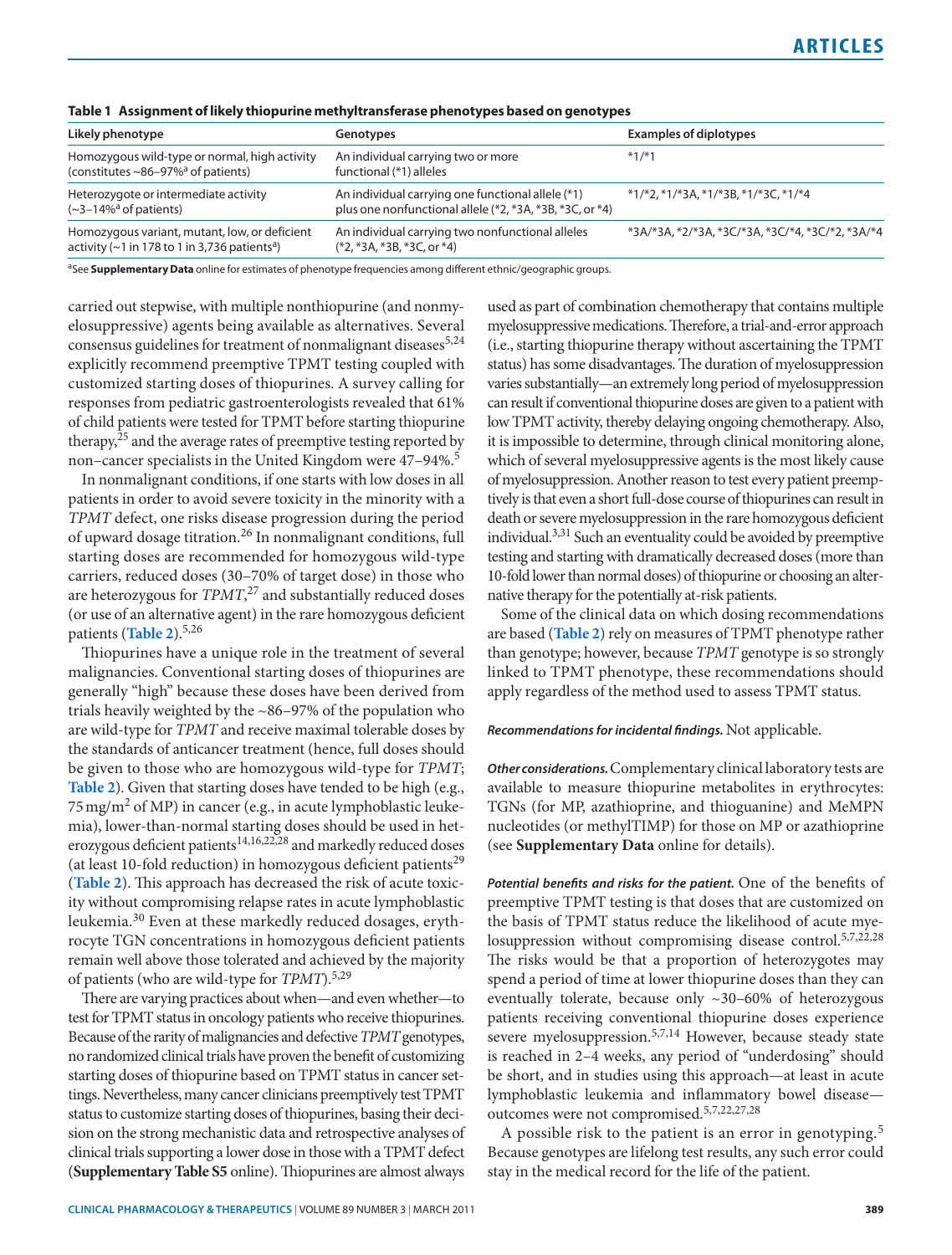<span id="page-3-0"></span>

|                                                                 |                                                                                                                                                 | ξ                                                                                                                                                                                                                                                                                                                                                                                                                                                                                                                                                                                                                                                                                                    |                                            | Azathioprine                                                                                                                                                                                                                                                                                                                                                                                                                                                  |                                           |                                                                                                                                                                 | ئ∣                                                                                                                                                                                                                                                                                                                                                                                                                                                                                                                                   |                                            |
|-----------------------------------------------------------------|-------------------------------------------------------------------------------------------------------------------------------------------------|------------------------------------------------------------------------------------------------------------------------------------------------------------------------------------------------------------------------------------------------------------------------------------------------------------------------------------------------------------------------------------------------------------------------------------------------------------------------------------------------------------------------------------------------------------------------------------------------------------------------------------------------------------------------------------------------------|--------------------------------------------|---------------------------------------------------------------------------------------------------------------------------------------------------------------------------------------------------------------------------------------------------------------------------------------------------------------------------------------------------------------------------------------------------------------------------------------------------------------|-------------------------------------------|-----------------------------------------------------------------------------------------------------------------------------------------------------------------|--------------------------------------------------------------------------------------------------------------------------------------------------------------------------------------------------------------------------------------------------------------------------------------------------------------------------------------------------------------------------------------------------------------------------------------------------------------------------------------------------------------------------------------|--------------------------------------------|
| Phenotype                                                       | pharmacologic<br>azathioprine<br>Implications<br>for MP and<br>measures                                                                         | recommendations<br>Dosing<br>for MP                                                                                                                                                                                                                                                                                                                                                                                                                                                                                                                                                                                                                                                                  | of recommen-<br>Classification<br>dationsª | recommendations<br>for azathioprine<br>Dosing                                                                                                                                                                                                                                                                                                                                                                                                                 | ofrecommen-<br>Classification<br>dationsª | Implications for<br>pharmacologic<br>measures<br>afterTG                                                                                                        | recommendations<br>Dosing<br>for TG                                                                                                                                                                                                                                                                                                                                                                                                                                                                                                  | of recommen-<br>Classification<br>dationsª |
| Homozygous<br>normal, high<br>wild-type or<br>activity          | methylTIMP, this<br>concentrations<br>is the "normal"<br>metabolites,<br>pattern<br>ofTGN<br>higher<br>Lower                                    | any special emphasis on MP compared<br>adjust doses of MP (and of any other<br>ېق<br>myelosuppressive therapy) without<br>reach steady state after each dose<br>Start with normal starting dose (e<br>to other agents. Allow 2 weeks to<br>75 mg/m <sup>2</sup> /d or 1.5 mg/kg/d) and<br>adjustment. <sup>4,25,29</sup>                                                                                                                                                                                                                                                                                                                                                                             | Strong                                     | disease-specific guidelines.<br>Start with normal starting<br>dose (e.g., 2-3 mg/kg/d)<br>Allow 2 weeks to reach<br>dose adjustment. <sup>4,27,29</sup><br>azathioprine based on<br>steady state after each<br>and adjust doses of                                                                                                                                                                                                                            | Strong                                    | or azathioprine<br>concentrations<br>but note that<br>TGN after MP<br>TGN after TG<br>metabolites,<br>higherthan<br>are $5-10x$<br>ofTGN<br>Lower               | emphasis on TG. Allow 2 weeks<br>dose. Adjust doses of TG and<br>therapy without any special<br>of other myelosuppressive<br>each dose adjustment. <sup>4,16</sup><br>Start with normal starting<br>to reach steady state after                                                                                                                                                                                                                                                                                                      | Strong                                     |
| or intermediate<br>Heterozygote<br>activity                     | Moderate to high<br>metabolites; low<br>concentrations<br>concentrations<br>of methylTIMP<br>of <sub>TGN</sub>                                  | myelosuppression, the median dose may<br>emphasis should be on reducing MP over<br>other agents. <sup>4, 13, 15, 21, 23, 25, 29, 31, 32</sup><br>or 0.75 mg/kg/d) and adjust doses of MP<br>30-70% of full dose: e.g., at 50 mg/m <sup>2</sup> /d<br>m <sup>2</sup> ). <sup>6,12</sup> In setting of myelosuppression,<br>based on degree of myelosuppression<br>tolerated in wild-type patients (75 mg/<br>and disease-specific guidelines. Allow<br>be ~40% lower (44 mg/m <sup>2</sup> ) than that<br>require a dosage reduction based on<br>2-4 weeks to reach steady state after<br>each dose adjustment. In those who<br>and depending on other therapy,<br>Start with reduced doses (start at | Strong                                     | 30-70% of target dose (e.g.,<br>1-1.5 mg/kg/d), and titrate<br>2-4 weeks to reach steady<br>based on tolerance. Allow<br>dose", consider starting at<br>normally starts at the"full<br>dose adjustment. <sup>4,27,29,31</sup><br>If disease treatment<br>state after each                                                                                                                                                                                     | Strong                                    | or azathioprine<br>concentrations<br>TGN after MP<br>but note that<br>TGN after TG<br>metabolites;<br>higherthan<br>are $5-10x$<br>Moderate<br>to high<br>ofTGN | setting of myelosuppression,<br>therapy, emphasis should be<br>degree of myelosuppression<br>guidelines. Allow 2-4 weeks<br>adjust doses of TG based on<br>on reducing TG over other<br>to reach steady state after<br>each dose adjustment. In<br>Start with reduced doses<br>and depending on other<br>(reduce by 30-50%) and<br>and disease-specific<br>agents. <sup>4,16</sup>                                                                                                                                                   | Moderate                                   |
| low, or deficient<br>variant, mutant,<br>Homozygous<br>activity | concentrations of<br>TGN metabolites;<br>possible without<br>no methylTIMP<br>Extremely high<br>dose decrease;<br>fatal toxicity<br>metabolites | steady state after each dose adjustment.<br>myelosuppression and disease-specific<br>10-fold and reduce frequency to thrice<br>adjust doses of MP based on degree of<br>guidelines. Allow 4-6 weeks to reach<br>over other agents. For nonmalignant<br>For malignancy, start with drastically<br>$\overline{\mathbb{R}}$<br>reduced doses (reduce daily dose by<br>nonthiopurine immunosuppressant<br>weekly instead of daily, e.g., 10 mg/<br>m <sup>2</sup> /d given just 3 days/week) and<br>emphasis should be on reducing<br>conditions, consider alternative<br>In setting of myelosuppression,<br>therapy. <sup>4,24,29,31</sup>                                                              | Strong                                     | myelosuppression. <sup>27,29-31,33</sup><br>adjust doses of azathioprine<br>steady state after each dose<br>Consider alternative agents.<br>weekly instead of daily) and<br>disease-specific guidelines.<br>by 10-fold and dose thrice<br>adjustment. Azathioprine<br>If using azathioprine start<br>Allow 4-6 weeks to reach<br>doses (reduce daily dose<br>with drastically reduced<br>myelosuppression and<br>is the likely cause of<br>based on degree of | Strong                                    | Extremely high<br>concentrations<br>without dose<br>metabolites;<br>fatal toxicity<br>decrease<br>possible<br>ofTGN                                             | immunosuppressant therapy. <sup>4</sup><br>Start with drastically reduced<br>setting of myelosuppression,<br>degree of myelosuppression<br>guidelines. Allow 4-6 weeks<br>weekly instead of daily) and<br>adjust doses of TG based on<br>doses <sup>16</sup> (reduce daily dose<br>by 10-fold and dose thrice<br>alternative nonthiopurine<br>agents. For nonmalignant<br>to reach steady state after<br>each dose adjustment. In<br>emphasis should be on<br>reducing TG over other<br>conditions, consider<br>and disease-specific | Strong                                     |
|                                                                 |                                                                                                                                                 | MP, mercaptopurine; TG, thioguanine; TGN, thioguanine nucleotide; TIMP, secondary metabolite of MP.                                                                                                                                                                                                                                                                                                                                                                                                                                                                                                                                                                                                  |                                            |                                                                                                                                                                                                                                                                                                                                                                                                                                                               |                                           |                                                                                                                                                                 |                                                                                                                                                                                                                                                                                                                                                                                                                                                                                                                                      |                                            |

**Table 2 Recommended dosing of thiopurines by thiopurine methyltransferase phenotype**

Table 2 Recommended dosing of thiopurines by thiopurine methyltransferase phenotype

aRating scheme is described in **Supplementary Data** online.

<sup>a</sup>Rating scheme is described in Supplementary Data online.